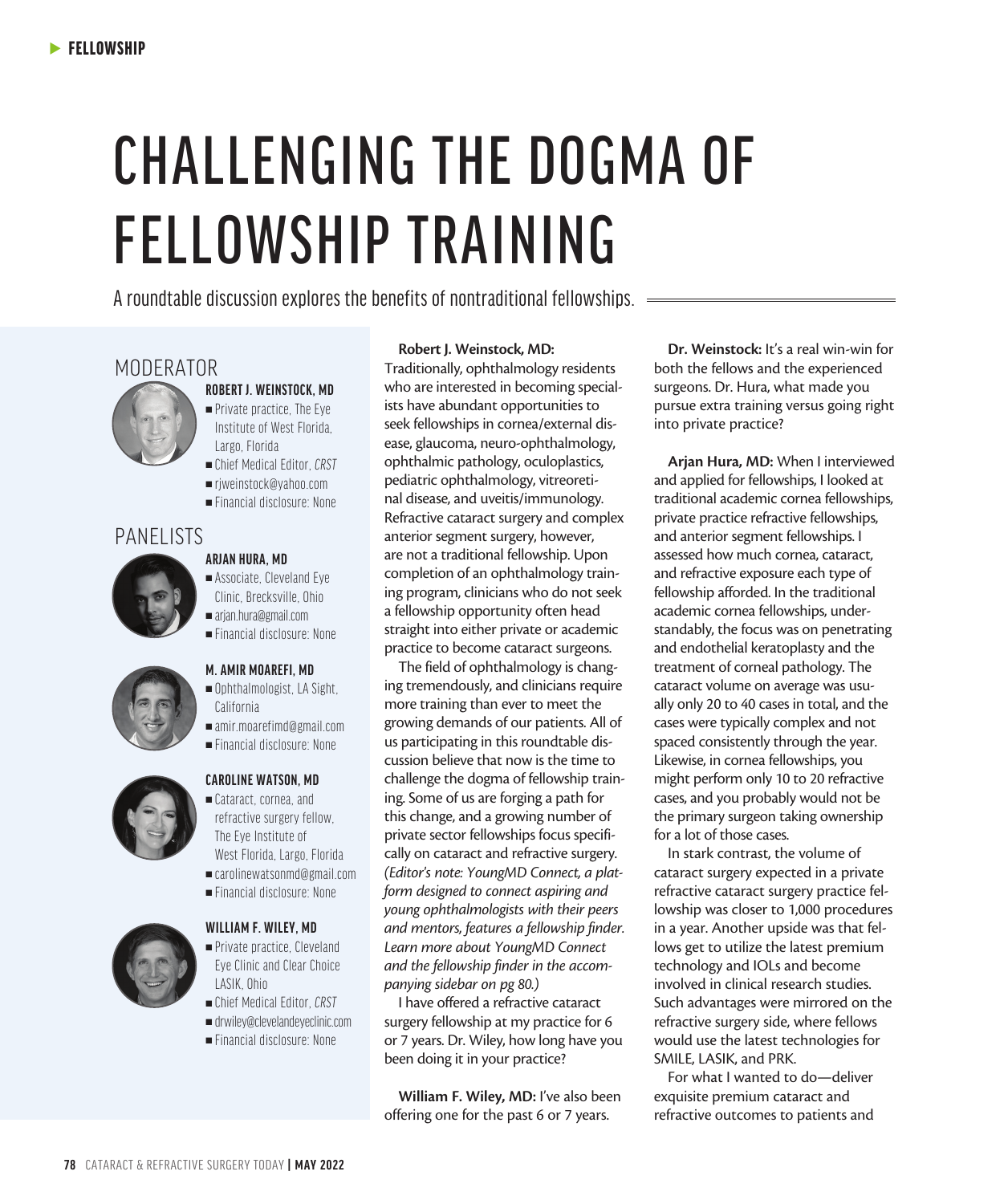the highest possible quality of care—a private practice cataract and refractive fellowship was the best fit for me.

**Caroline Watson, MD:** I agree with Dr. Hura. I had a friend do a private practice fellowship several years before me, and it shifted my perspective. As a result, I applied only to private practice fellowships. My residency took place in the midst of the COVID-19 pandemic, and my surgical numbers—although good for my program—were diminished. I didn't feel like I could safely go into practice and be a really strong surgeon without fellowship training. I felt like it was the best opportunity for me to polish my skillset and get exposed to private practice.

**Dr. Weinstock:** Dr. Moarefi, you did a fellowship under Dr. Wiley several years ago. What kind of value-add was your fellowship versus if you had gone directly into private practice?

**M. Amir Moarefi, MD:** During my fellowship, Dr. Wiley stressed to me that it's easy to be a good surgeon but that great surgeons are molded by how they deal with challenges. That comes with experience. A high-volume cataract and refractive fellowship provides you with 5 to 10 years of experience in a single year.

When I was applying for jobs after my fellowship, I kept hearing how overqualified I was at that level, and that's a nice thing to hear. I've been in practice for 3 years now, and I can look back and say that, in addition to the surgical experience I gained through my fellowship, it gave me the opportunity to align with someone who shared my ideals, not only in the clinical aspect but also in the business and personal aspects. That's really the most important thing about mentorship, finding somebody who lets you have a vision of what you want to create for yourself. That helped me to set a trajectory for what I should expect from my career.

**Dr. Weinstock:** Great perspectives from all of you. Dr. Wiley, what do you see in the future for cataract and refractive surgery? How important is it for leaders in ophthalmology to urge younger surgeons to pursue something like this? How important is it to patient care in the long term?

**Dr. Wiley:** To become a next-level cataract surgeon takes volume and experience. It takes a good teacher to walk you through the entire process. Residents are armed with a lot of skillsets but not necessarily the skillset to do high-quality, high-volume cataract surgery. If you look at the volume of cases that is coming based on the aging population, we're going to be doubling or tripling the current volume that we're doing today. As a result, every surgeon who is operating today needs to be able to do better and more surgery. Someone coming out of traditional training might not be as equipped as someone coming out of a refractive cataract surgery fellowship.

On the refractive surgery side, residents can't be expected to know seven or eight different types of refractive surgery and be good at them all right out of training. The intensive learning experience offered by a refractive cataract fellowship, in my opinion, is critical if you want to be able to provide that type of care to patients.

**Dr. Weinstock:** Many ophthalmologists jump right from the academic mentality of medical school and residency to the private sector without any bridge. Having a bridge year between academics and the private world can help them learn other aspects of medicine, including the business. Has that been a big area of education for you in the past year, Dr. Hura?

**Dr. Hura:** That's a great point. In the private practice setting, you're trying to deliver a premium experience.

A patient walks through the door, and they're made to feel welcome. Every part of the patient experience is exquisite, from the time patients walk through the door to the time they're being seen for their postoperative examination. This is not a level of medicine that you're taught in the traditional academic setting.

**Dr. Watson:** I enjoyed learning about the back part of the office and really getting into the billing. People who work in the billing and coding office have allowed me to spend time with them before our clinic starts to teach me one on one. That's a huge gap in our knowledge as well.

**Dr. Moarefi:** I learned that perception is reality and that patients' perceptions of how they're being treated and how they feel can change their whole experience. Dr. Wiley taught me that it's advantageous to put people in place to handle the things that I'm not good at so that I have more time to focus on what I am good at. Creating a positive patient experience brings you joy because you've created happiness beyond yourself. There are so many layers to this that you don't see in an academic fellowship or if you strike out on your own right after residency.

**Dr. Weinstock:** There's a tremendous benefit from our side as well. I hope that other private practice cataract and refractive surgeons start fellowships. It's not hard, and it's a huge win for the practice. It brings another qualified, high-level surgeon into the practice, and it adds tremendously to the efficiency and the throughput of our practice.

**Dr. Wiley:** I totally agree. Initially, I wasn't sure how it would impact patient care. Was it going to be lateral or a step backward? I found, however, that it's actually a step forward. Two highly skilled individuals can provide better care than just one.